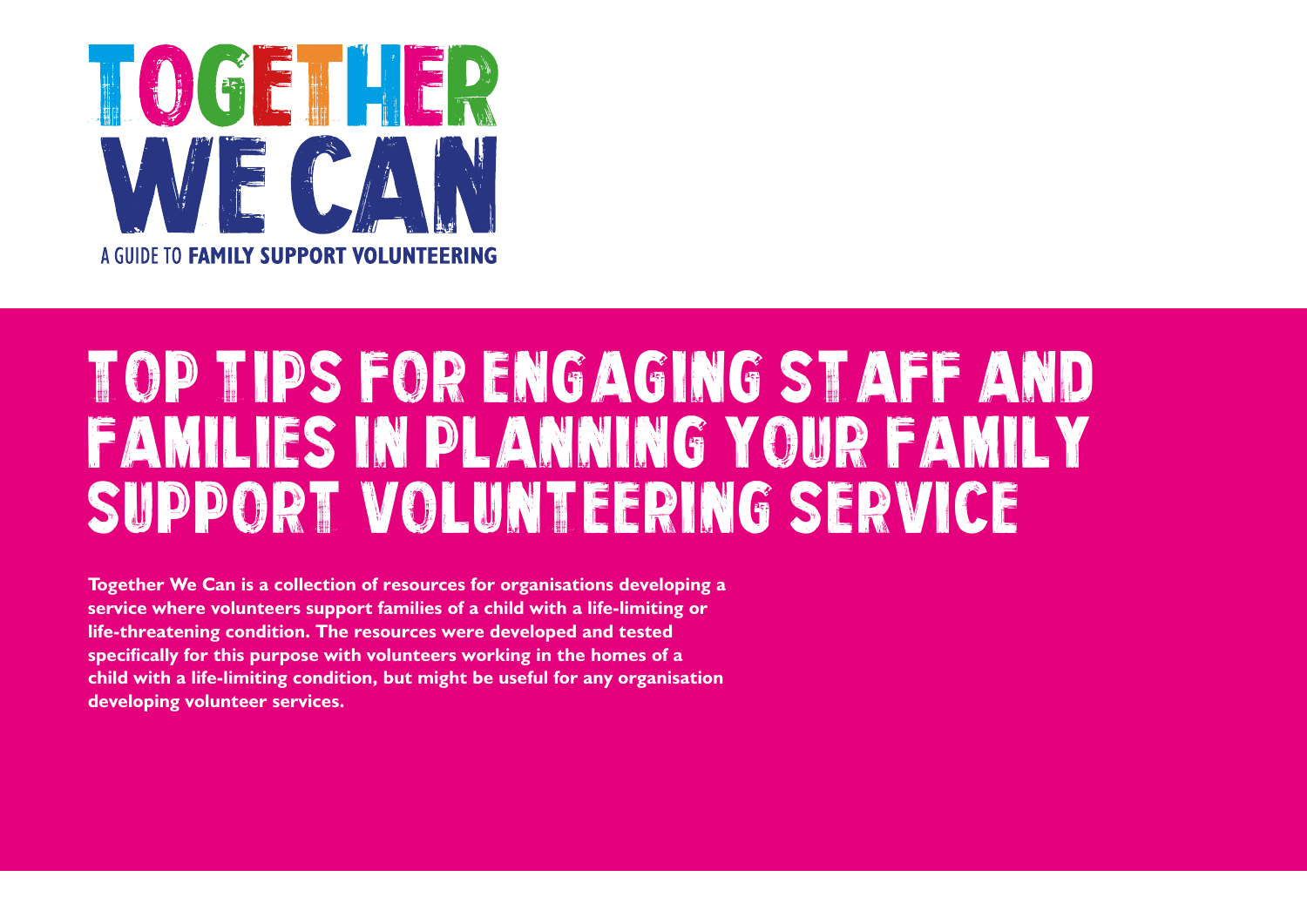## Top Tips FOR ENGAGING STAFF AND FAMILIES IN PLANNING YOUR FAMILY SUPPORT VOLUNTEERING SERVICE

**Getting families or service users and staff teams involved in the development of your service can raise awareness, increase demand and reduce any misunderstandings. Helping families and staff feel that the service is 'owned' by them, may lead to a more worthwhile and sustainable service. This document contains some tips about how to engage families and staff in planning and development.**

#### **Engaging families**

- Ask people helped by your organisation whether a Family Support Volunteering support service would be useful to them and what type of support they would like to see offered. This could be done at meetings (such as patient participation groups in statutory services); social gatherings; via email; with a simple survey online or placed at a reception desk.
- If your service will have a steering group, invite some families to be part of the group. Even if they can't attend regularly, it is a way to seek input and keep people informed.
- If you have a service user advisory group or regular get-togethers of families at your organisation, book regular slots to attend these meetings to report what is happening with the volunteering service. You could start when planning the service and provide regular updates.
- Listen to what people say and act on it. It may not be possible to accommodate all suggestions, but make sure people know they were heard, which components of their feedback have been taken on board and the reasons some suggestions might not be possible at the current time.
- Consider circulating an email newsletter or inserting stories in existing newsletters so families continue to hear about the service, right from the planning stages. Always include contact details so anyone interested can get in touch.

#### **Engaging staff**

- Recognise that staff teams are essential for the success of your service as they will refer families to you and recommend the service to families. If staff are not positive about the service, then it could be slow to grow.
- Understand that staff may worry that having a volunteer helping a family could duplicate what they are doing themselves or may even threaten their roles. Some people may worry that a volunteer might replace them or do tasks that they would like to do. Address this head on by saying what volunteers will and will not be doing, how they are designed to add to what the organisation does, not replace staff, and how they might free up staff time so staff can focus on what they like doing best. Focus on the potential positives for staff and the families they serve.
- Involving people from the start helps them feel ownership.
- Go to team meetings regularly to promote the service, even during the initial planning stages. Attending just one or two meetings is unlikely to be enough to help people understand what the service is and how it can benefit them and the people they serve.
- Consider whether some awareness raising sessions or training might be useful for staff.